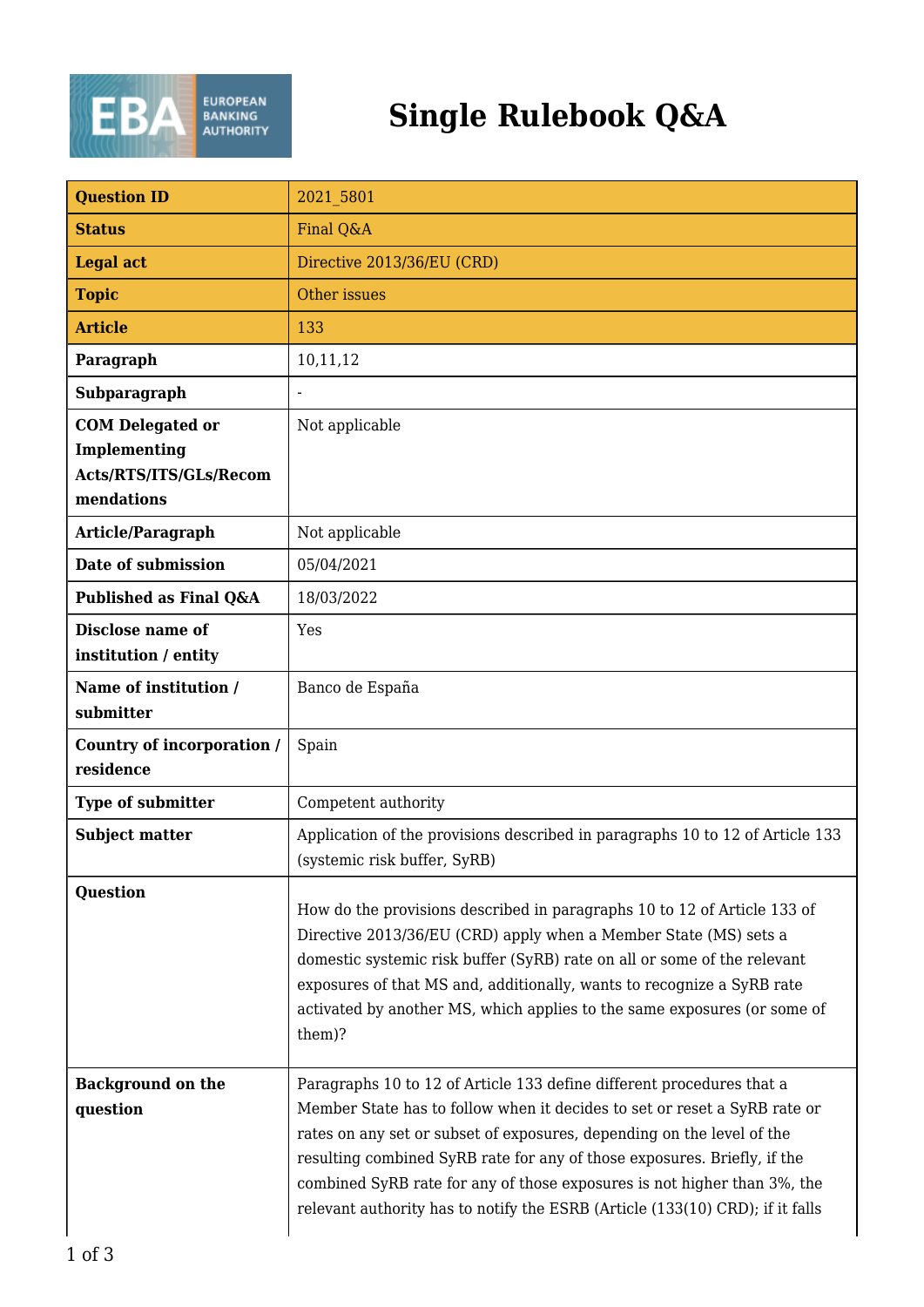|                     | between 3% and 5%, the relevant authority has to request an opinion from<br>the Commission (Article 133(11) CRD); and finally, if it is above 5%, the<br>relevant authority has to seek the Commission's authorisation (Article<br>133(12) CRD). Only Article 133(10) states that, for the purposes of the<br>application of that specific paragraph, the recognition of a SyRB rate set by<br>another MS shall not count towards the threshold (3%). This statement is not<br>included in paragraphs 11 and 12, which can lead to doubts about how to<br>apply these provisions. In our opinion, there could be cases where more than<br>one of paragraphs 10 to 12 could be deemed to apply simultaneously. For<br>instance, it is unclear whether it is necessary to ask for the Commission's<br>opinion if a MS has set a domestic SyRB rate of 2,5% on a set of exposures<br>and, additionally, it wants to recognise a 1% SyRB rate activated by another<br>MS which applies to the same exposures (or some of them) or whether it is<br>necessary to request the Commission's authorisation when, for example, a<br>MS has set a 2,5% SyRB rate on a set of exposures and wants to recognise a<br>3% SyRB rate set by another MS which applies to the same exposures (or<br>some of them). • Article 133(10) applies, as the combined SRB rate is lower<br>than 3%, and the recognition of the SyRB rate set by another MS shall not<br>count towards the 3% threshold. Therefore, it could be argued that only a<br>notification to the ESRB is required. • Article 133(11) could also apply, as the<br>combined SRB rate, if the other MS's SyRB rate is recognised, would rise to<br>3,5%. As Article 133(11) does not stipulate that the recognition of the SyRB<br>rate set by another MS should not be taken into account for the purposes of<br>the threshold, in our view an opinion from the Commission should therefore |
|---------------------|------------------------------------------------------------------------------------------------------------------------------------------------------------------------------------------------------------------------------------------------------------------------------------------------------------------------------------------------------------------------------------------------------------------------------------------------------------------------------------------------------------------------------------------------------------------------------------------------------------------------------------------------------------------------------------------------------------------------------------------------------------------------------------------------------------------------------------------------------------------------------------------------------------------------------------------------------------------------------------------------------------------------------------------------------------------------------------------------------------------------------------------------------------------------------------------------------------------------------------------------------------------------------------------------------------------------------------------------------------------------------------------------------------------------------------------------------------------------------------------------------------------------------------------------------------------------------------------------------------------------------------------------------------------------------------------------------------------------------------------------------------------------------------------------------------------------------------------------------------------------------------------------------------------------------------------|
|                     | also be required. The same situation could arise when a domestic SyRB rate<br>of 2,5% is set on certain exposures, which is increased to above 5% on some<br>of those exposures due to recognition of a SyRB rate set by another Member<br>State. In this case, paragraphs 10 and 12 of Article 133 could apply<br>simultaneously. Our understanding is that only Article 133(10) should be<br>applied in the two cases described, and that the level of the domestically-<br>initiated combined SyRB rate is the first question to consider in order to<br>decide which of the provisions described in Article 133, paragraphs 10 to 12<br>must be applied.                                                                                                                                                                                                                                                                                                                                                                                                                                                                                                                                                                                                                                                                                                                                                                                                                                                                                                                                                                                                                                                                                                                                                                                                                                                                             |
| <b>Final answer</b> | A domestically-initiated systemic risk buffer (SyRB) can be used to target<br>different sets or subsets of exposures (as listed in Article 133(5) CRD) or<br>combinations thereof.                                                                                                                                                                                                                                                                                                                                                                                                                                                                                                                                                                                                                                                                                                                                                                                                                                                                                                                                                                                                                                                                                                                                                                                                                                                                                                                                                                                                                                                                                                                                                                                                                                                                                                                                                       |
|                     | Article 133(10)-(12) CRD clarify that the relevant rate for meeting the<br>thresholds is the 'combined' SyRB rate to which any given set or subset of<br>exposures is subject.                                                                                                                                                                                                                                                                                                                                                                                                                                                                                                                                                                                                                                                                                                                                                                                                                                                                                                                                                                                                                                                                                                                                                                                                                                                                                                                                                                                                                                                                                                                                                                                                                                                                                                                                                           |
|                     | The second subparagraph of Article 133(10) CRD allows for the recognition<br>of any SyRB rate set by another Member State without requiring an opinion,<br>recommendation or authorisation as long as the domestically-initiated<br>combined SyRB rate does not exceed 3% for the exposures subject to<br>reciprocation. This is the case irrespective of the level of the foreign SyRB                                                                                                                                                                                                                                                                                                                                                                                                                                                                                                                                                                                                                                                                                                                                                                                                                                                                                                                                                                                                                                                                                                                                                                                                                                                                                                                                                                                                                                                                                                                                                  |